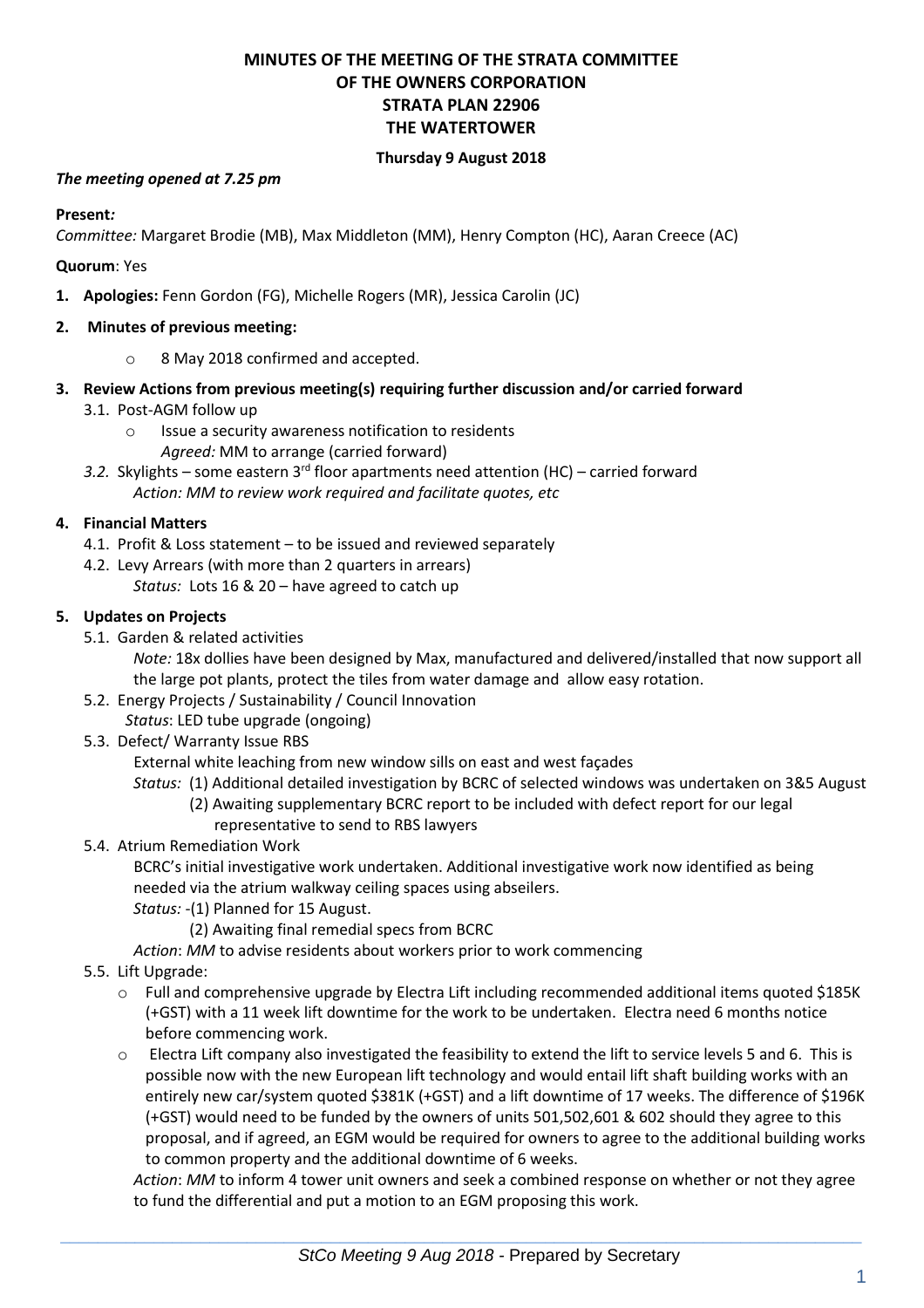### **6. Building Management & Maintenance**

- 6.1. Plumbing / water leaking issues
	- o Main internal taps leaks repaired U115 and U303
	- o Sewer blockage fixed and jetblast
	- *Status:* Work completed by DR King plumbing closed
- 6.2. Internal Repairs
	- o Units 1 and 2 substantial entrance subsidence and major wall breaks
	- o U102 major wall and floor/wall breaks
	- o Ausgrid substation substantial brick wall cracks/breaks
	- *Status/Confirmed:* SRRB contractor engaged to undertake these repairs

### **7. Strata Administration & Compliance**

- 7.1. Child window locks undertaken by ASQB for ~\$10K *Status* Completed - closed
- 7.2. Swimming pool child safety compliance certification– outstanding items relating to gate hinge not complying
	- *Status:* Awaiting clarification from Council and Bensons locksmiths on gate hinges
- 7.3. CPSGlobal / VHA-Vodafone proposal re rental of rooftop space for the installation of mobile antennae*. Status:*
	- (1) Presentation/information meeting of owners held at Club Redfern held 2 July 2018
	- (2) EGM held 17 July 2018 motion upheld unanimously to enter into lease with Vodafone, subject to our legal representatives finalisation of terms and conditions of lease
	- *Action:* MM to hand over to Bannermans Lawyers for review and finalisation of terms and conditions.
- 7.4. Annual Fire Safety Statement (AFSS) due August 2018
	- *Status:* Outstanding defects authorised awaiting National Fire to complete before certification can be issued
- 7.5. Insurance Annual strata insurance renewed: Strata Community Insurance (Underwriter Allianz) Sum Insured \$28m; Annual Premium \$27,384
- 7.6. Owners Corporation Renovation Procedures and Policy document reviewed. *Status:* Further committee discussion required to finalise: Committee to respond to MM.
- 7.7. Smith Family Collection Bin handover of ownership from Suellen (leaving). *Status:* Yet to be resolved; carried forward
- 7.8. MM/MB offsite/away 2/9/2018 9/9/2018 AC agreed to be available on the ground as and when required.

# **8. Other incidents/activities**

- 8.1. U5 floor noise complaint against U106 now rectified and item closed.
- 8.2. U501 party noise complaing w/e 4/5 Aug : new owner sent apology letter
- 8.3. U309 advice of undue harassment from U209: noted.

### **9. Inward correspondence received (not previously covered) requiring review/decisions/noting**

- 9.1. U5 Additional minor renovation request: work approved to proceed / confirmed
- 9.2. U115 Bathroom renovation request for contribution to for membrane (original bathroom) costing \$1,100 as per policy.
	- *Agreed:* \$700 contribution

*Action:* MM to advise owner U115 and make credit/payment.

### **10. Other New Business**

10.1. Watertower (SP22906) 2018 finalist in Strata Community Association awards for Sustainability. MM/MB attended presentation dinner to accept award on 3 August 2018.

### **11. Next meetings:**

o Strata Committee: TBA

### *The meeting closed at 8.49 pm*

 $\_$  , and the set of the set of the set of the set of the set of the set of the set of the set of the set of the set of the set of the set of the set of the set of the set of the set of the set of the set of the set of th *StCo Meeting 9 Aug 2018 -* Prepared by Secretary